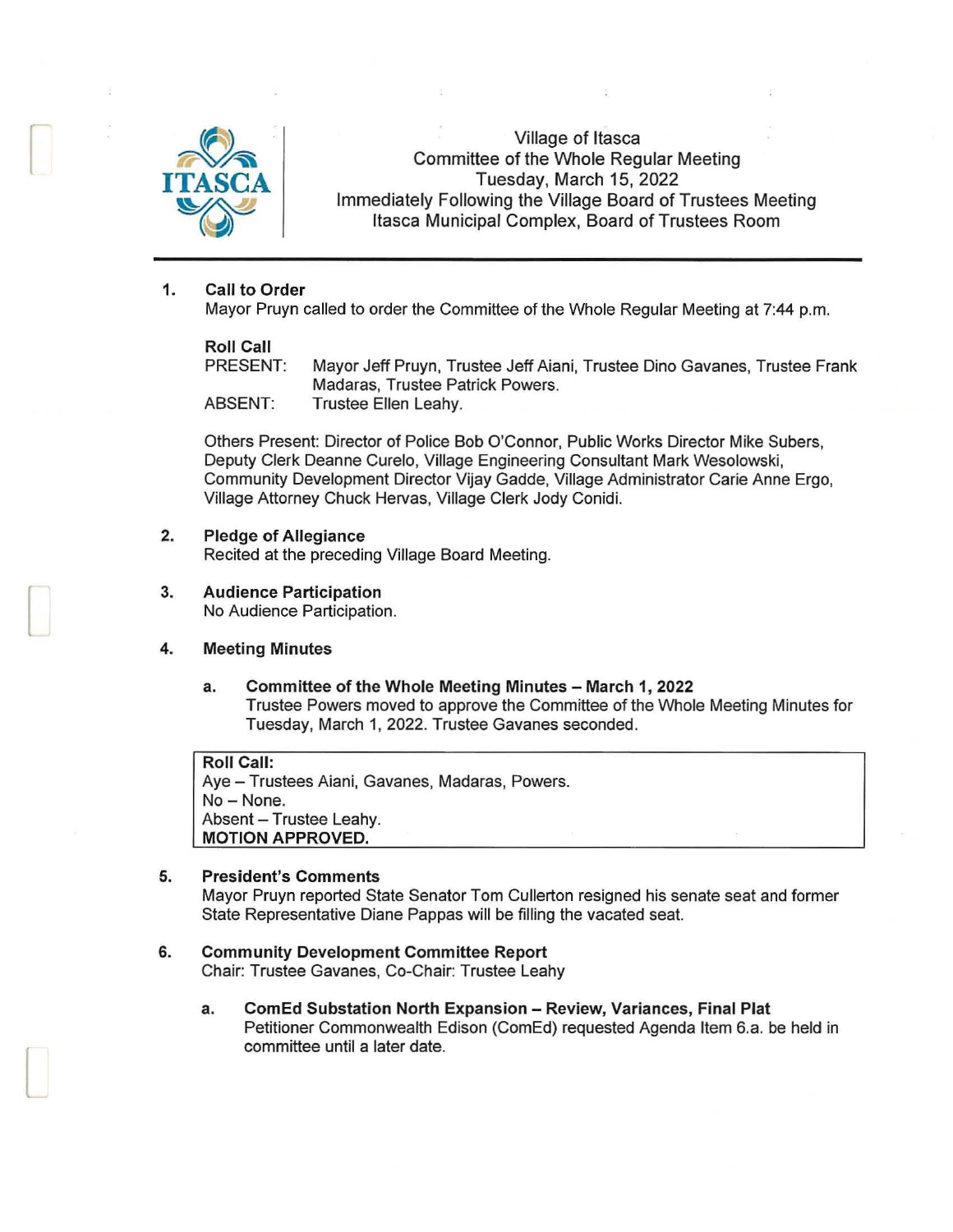- **7. Capital and Infrastructure Committee Report**  Chair: Trustee Aiani, Co-Chair: Trustee Madaras
	- **a. Illinois Public Works Mutual Aid Network (IPWMAN) - Agreement Approval**  Trustee Aiani moved to recommend approval of Public Works entering into an agreement with Illinois Public Works Mutual Aid Network (IPWMAN) to automatically renew annual in one-year terms on the effective date at an annual cost of \$100.00. Trustee Gavanes seconded.

**Roll Call:**  Aye - Trustees Aiani, Gavanes, Madaras, Powers. No-None. Absent - Trustee Leahy. **MOTION APPROVED.** 

**b. Sequential Batch Reactor Diffuser Membrane - Purchase Approval**  Trustee Aiani moved to recommend approval of purchasing a Sequential Batch Reactor (SBR) Diffuser Membrane Replacement from Environmental Dynamics in the amount of \$26,450.00. Trustee Powers seconded.

```
Roll Call: 
Ave - Trustees Aiani, Gavanes, Madaras, Powers.
No - None.
Absent - Trustee Leahy.
MOTION APPROVED.
```
Trustee Aiani moved for a Closed Session following Old Business pursuant to the requirements of the Illinois Open Meetings Act under Exemption 5 ILCS 120/2 (c) to discuss:

(11) litigation or when the public body finds that an action is probable or imminent.

Trustee Gavanes seconded.

**Roll Call:**  Aye - Trustees Aiani, Gavanes, Madaras, Powers. No- None. Absent - Trustee Leahy. **MOTION APPROVED.** 

# **8. Finance and Operations Committee Report**

Chair: Trustee Powers, Co-Chair: Vacant

**a. Multi-Factor Authentication Upgrade - Purchase Approval** 

Trustee Powers moved to recommend approval of a Multi-Factor Authentication Upgrade for VPN Users with Enhanced Networks to comply with cyber policy requirements beginning May 1, 2022 at a cost of \$14,425.00 for Year 1 including a 1-year license, training, and labor; and \$4, 125.00 for subsequent years based on an estimate of 35 licenses. Trustee Madaras seconded.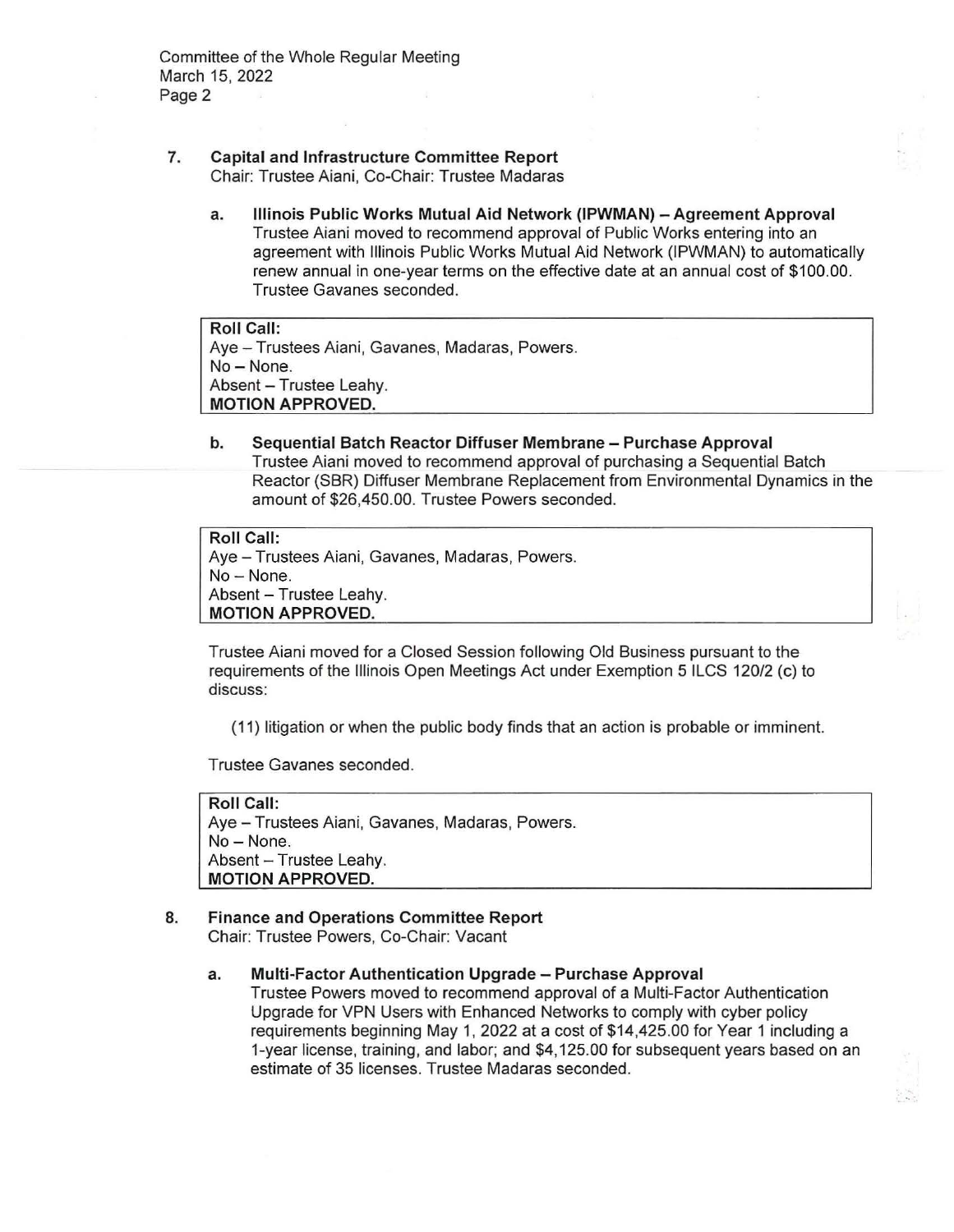Roll Call: Aye - Trustees Aiani, Gavanes, Madaras, Powers. No- None. Absent - Trustee Leahy. MOTION APPROVED.

9. Intergovernmental Committee Report Chair: Trustee Leahy, Co-Chair: Trustee Aiani No Intergovernmental Committee Report.

#### 10. Department Head Reports

#### Police Department

f

 $\Box$ 

l

Safety Director O'Connor reported assisting the Wood Dale Police Department with a shooting at Wood Dale Bowl on March 6, 2022; responding to a call for safety vests for Ukraine through Illinois Chiefs of Police; and School District 10 is contracting with a company to monitor student activity on the school network for trigger words to provide initial staff and escalated first responder intervention.

### Public Works Department

Public Works Director Subers reported the water main is installed on the whole project expect for under the railway and all transfers of water lines have been made; an unknown and unabandoned 6" water main was discovered; the lead service line contractor has been working on North Maple Street; and in additional to Village construction, ComEd and Nicor are both working in the same area.

#### Engineering Services

Village Engineer Wesolowski reported a preconstruction meeting is scheduled for the 2022 Street Reconstruction Project; and the northside infrastructure improvements project is in phase one now, phase two is in design, phase three and four are being submitted for Illinois Environmental Protection Agency (IEPA) funds, and phase five was submitted to DuPage Mayors and Managers Conference for funding.

#### Clerk's Office

No Clerk's Office Report.

#### Community Development Department

Community Development Director Gaddes reported an Open House for a retail and residential development on Orchard Street is scheduled for Thursday, March 23, 2022 at 5:30 p.m. at the Itasca Community Library; and staff are meeting with the property owners on Andrene Lane who have not sold their property to the Andrene Lane Development.

### Village Attorney

No Village Attorney Report.

11. Village Administrator Report No Village Administrator Report.